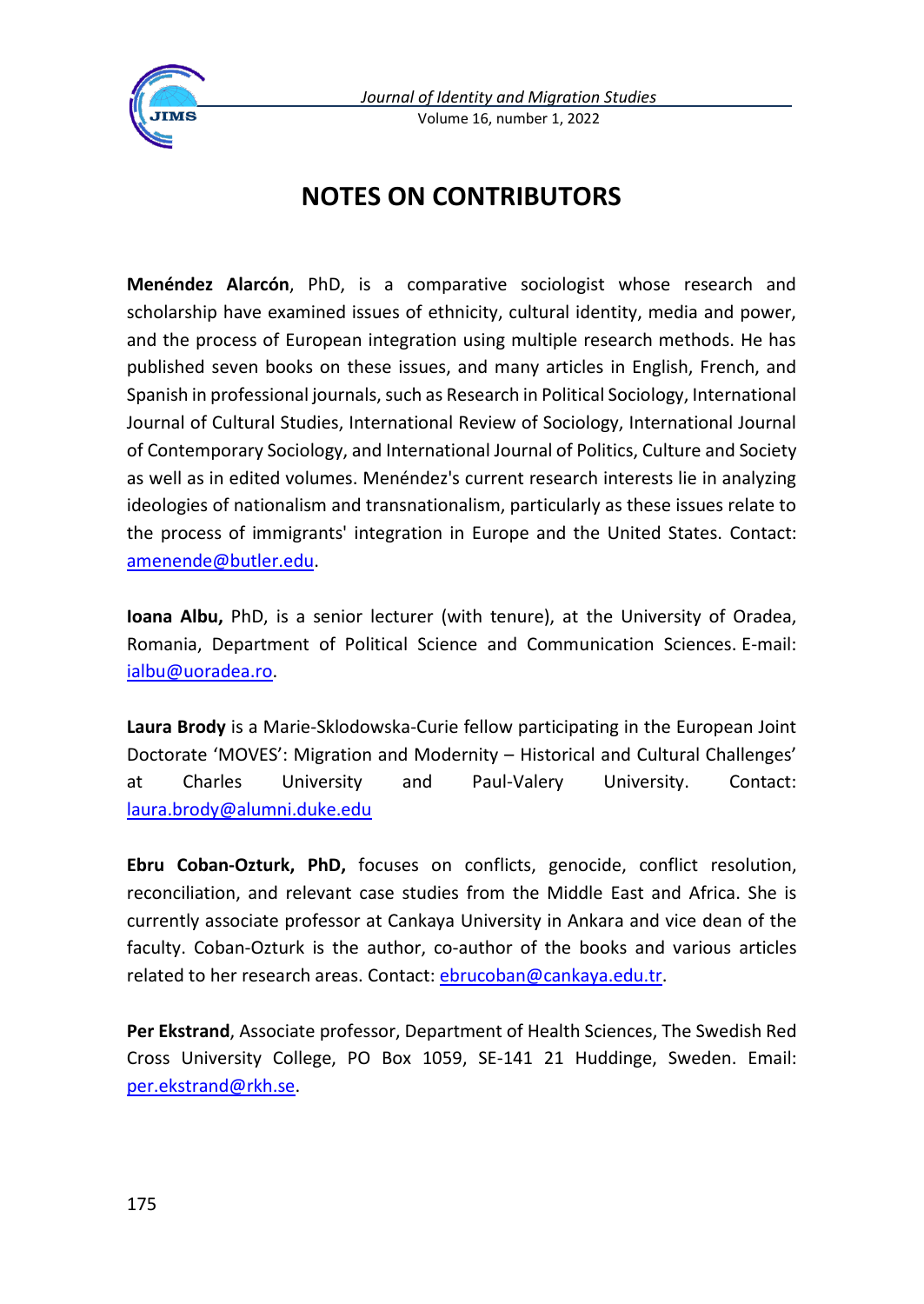



**Henrik Eriksson**, Professor, Department of Health Sciences, University West, SE-461 32 Trollhättan, Sweden. Email: [henrik.eriksson@hv.se.](mailto:henrik.eriksson@hv.se)

**Réka Friedery**, PhD, research fellow at the Department of European Union Law and International Law, Institute for Legal Sciences, Centre for Social Sciences, Hungarian Academy of Sciences Centre for Excellenceat the Centre for Social Sciences. Her fields of excellence include European law. She gained experience in studying the governance, processes and consequences of mobility (free movement, migration), accountability, citizens' participation in the EU. Friedery's recent research focuses on aspects of migration and populism; AI in migration policies and free movement in crises. Contact: [friedery.reka@gmail.com.](mailto:friedery.reka@gmail.com)

**Gabriela Goudenhooft,** Ph.D., is Associate Professor, Head of the Department of Political Science and Communication Studies, University of Oradea. Her research focuses on inter and cross disciplinary studies in areas such as philosophy, sociology, law, social psychology, media studies, discourse studies, social imaginary etc. Contact: [gabrielagoud@gmail.com.](mailto:gabrielagoud@gmail.com)

**Ann Hägg-Martinell**, PhD, Department of Health Promoting Science, Sophiahemmet University, PO Box 5605, SE-114 86, Stockholm, Sweden. Email: [ann.martinell@shh.se.](mailto:ann.martinell@shh.se)

**Afag Javadova** is a Ph.D. candidate in Policy Studies (Immigration, Settlement and Diaspora Policies stream) at Ryerson University, Canada. She completed her MA degree in Global Citizenship, Identities, and Human Rights at the University of Nottingham, United Kingdom, and her Master's and Bachelor's degrees in English at Azerbaijan University of Languages. Her research interests lie in the area of immigration and settlement, with a particular emphasis on the civic and political integration of newcomers. Currently, she is working on doctoral research examining the concepts of urban citizenship and the right to the city and their practical applications from a comparative perspective. Contact: [afag.javadova@ryerson.ca.](mailto:afag.javadova@ryerson.ca)

**Nansy Karali,** PhD, is an Adjunct Lecturer of Entrepreneurship at the University of Piraeus, Department of Economics. She holds a PhD in Entrepreneurship from the University of Piraeus, an MBA from the University of Piraeus, and a BSc in Business Administration. Dr. Karali has participated in numerous business research and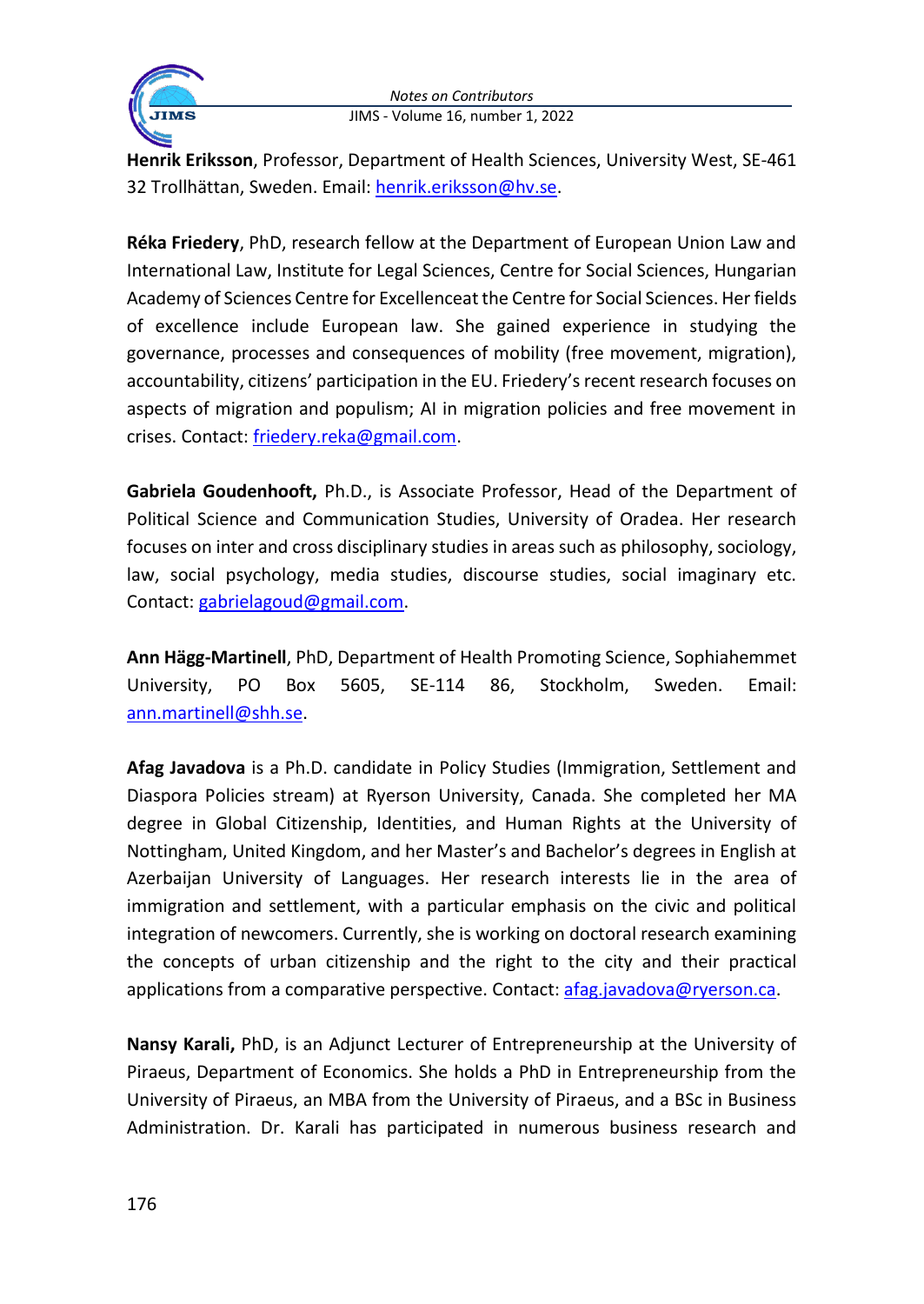*Notes on Contributors* JIMS - Volume 16, number 1, 2022



consulting projects on behalf of private organizations and public institutions. Her current research interests include entrepreneurship and business strategy.

**Mia Kraft**, MSc, MEd, MA Nursing, Department of Health Sciences, The Swedish Red Cross University College, PO Box 1059, SE-141 21 Huddinge, Sweden. Email: [mia.kraft@rkh.se.](mailto:mia.kraft@rkh.se)

**Joacim Larsen**, PhD, Academic Primary Health Care Centre, Stockholm County Council, PO Box 45436, SE-104 31 Stockholm, Sweden. Email: [joacim.larsen@regionstockholm.se.](mailto:joacim.larsen@regionstockholm.se)

**Christos Livas**, PhD, is an Assistant Professor of Marketing at the University of Patras, Department of Business Administration. He holds a PhD in Advertising from the University of Piraeus, an MBA in Marketing from Cardiff University Business School, a BSc in Economics from the University of Piraeus and a PGDip in Taxation from ALBA Graduate Business School. Dr. Livas has participated in numerous marketing research and business consulting projects on behalf of private organizations and public institutions. His current research interests include societal advertising, advertising message strategy and mobile marketing communications. Contact: [clivas@upatras.gr.](mailto:clivas@upatras.gr)

**Daniel Noversa** is PhD Student Fellow at the Communication and Society Research Centre, University of Minho, Portugal, Institute of Social Sciences. Contact: [daniel.noversa@ics.uminho.pt.](mailto:daniel.noversa@ics.uminho.pt)

**Marja Schuster**, Associate professor, Department of Health Sciences, The Swedish Red Cross University College, PO Box 1059, SE-141 21 Huddinge, Sweden. Email: [schustermarja@gmail.com.](mailto:schustermarja@gmail.com)

**Vasiliki A. Tzora**, PhD, is an Adjunct Lecturer of Finance at the University of Piraeus, Department of Business Administration. She holds a PhD in Financial Literacy from the same academic department. She also holds an MSc Ex in Financial Analysis from the University of Piraeus, Department of Banking & Financial Management, an MSc in International Banking and Finance from the University of Greenwich, Department of Accounting & Finance, and a BA in Business Administration from London Guildhall University Business School. Dr. Tzora has many years of professional experience in the financial sector and is currently employed at a private banking institution in